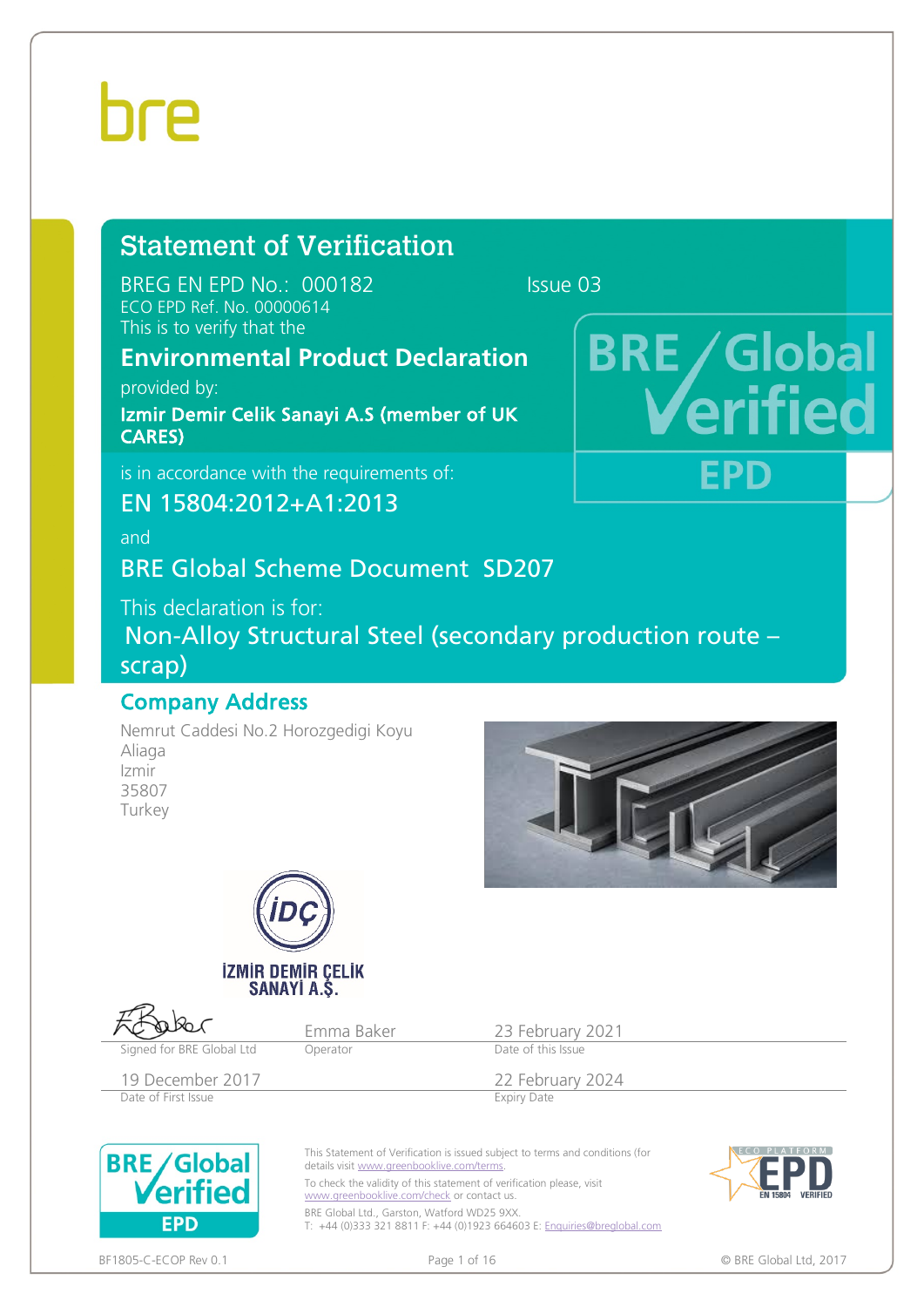# **Environmental Product Declaration**

### **EPD Number: 000182**

## **General Information**

| <b>EPD Programme Operator</b>                                                                                                                          | <b>Applicable Product Category Rules</b>                                                                                                                      |  |  |  |  |
|--------------------------------------------------------------------------------------------------------------------------------------------------------|---------------------------------------------------------------------------------------------------------------------------------------------------------------|--|--|--|--|
| <b>BRE Global</b><br>Watford, Herts<br><b>WD25 9XX</b><br>United Kingdom                                                                               | BRE Environmental Profiles 2013 Product Category Rules<br>for Type III environmental product declaration of construction<br>products to EN 15804:2012+A1:2013 |  |  |  |  |
| <b>Commissioner of LCA study</b>                                                                                                                       | <b>LCA consultant/Tool</b>                                                                                                                                    |  |  |  |  |
| UK CARES<br>Pembroke House<br>21 Pembroke Road<br>Sevenoaks<br>Kent, TN13 1XR<br>UK.                                                                   | UK CARES EPD Tool<br>thinkstep UK Ltd<br>Euston Tower - Level 33, 286<br><b>Euston Road</b><br>London, NW1 3DP<br>www.thinkstep.com                           |  |  |  |  |
| <b>Declared/Functional Unit</b>                                                                                                                        | <b>Applicability/Coverage</b>                                                                                                                                 |  |  |  |  |
| 1 tonne of non-alloy structural steel product<br>manufactured by the direct secondary (scrap-based)<br>production route, for use in a built structure. | Manufacturer-specific product                                                                                                                                 |  |  |  |  |
| <b>EPD Type</b>                                                                                                                                        | <b>Background database</b>                                                                                                                                    |  |  |  |  |
| Cradle to Gate with options                                                                                                                            | GaBi                                                                                                                                                          |  |  |  |  |
|                                                                                                                                                        | <b>Demonstration of Verification</b>                                                                                                                          |  |  |  |  |
|                                                                                                                                                        | CEN standard EN 15804 serves as the core PCR a                                                                                                                |  |  |  |  |
| $\Box$ Internal                                                                                                                                        | Independent verification of the declaration and data according to EN ISO 14025:2010<br>$\boxtimes$ External                                                   |  |  |  |  |
| (Where appropriate b) Third party verifier:                                                                                                            |                                                                                                                                                               |  |  |  |  |
|                                                                                                                                                        | Pat Hermon                                                                                                                                                    |  |  |  |  |
| a: Product category rules                                                                                                                              | b: Optional for business-to-business communication; mandatory for business-to-consumer communication (see EN ISO 14025:2010, 9.4)                             |  |  |  |  |
|                                                                                                                                                        | <b>Comparability</b>                                                                                                                                          |  |  |  |  |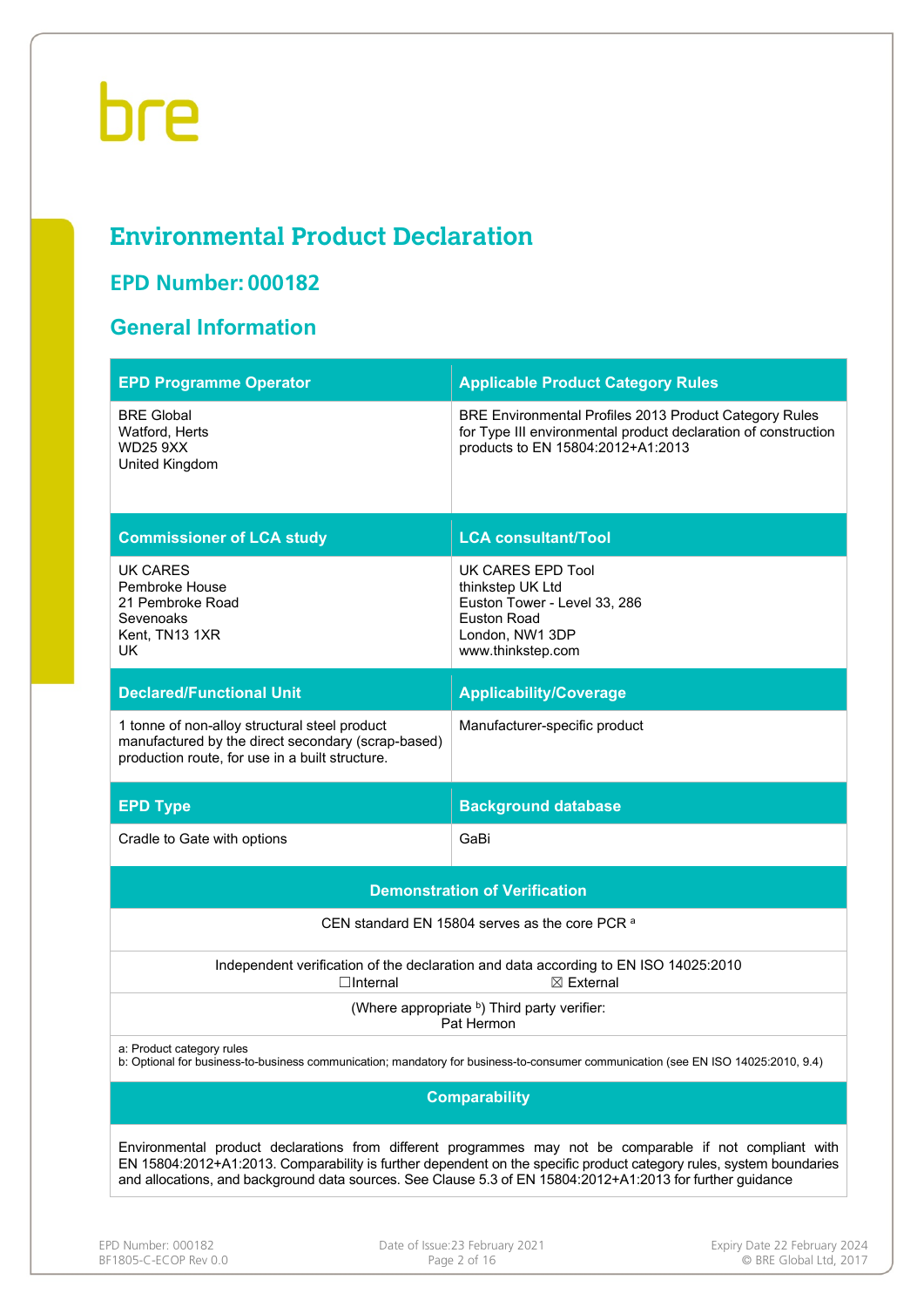#### **Information modules covered**

|                                |           |                |                        |                              |                                | Use stage   |           |                                   |               |                              |                             |                              |                |                        |                | <b>Benefits and</b><br>loads beyond                    |
|--------------------------------|-----------|----------------|------------------------|------------------------------|--------------------------------|-------------|-----------|-----------------------------------|---------------|------------------------------|-----------------------------|------------------------------|----------------|------------------------|----------------|--------------------------------------------------------|
|                                | Product   |                | Construction           |                              | Related to the building fabric |             |           | <b>Related to</b><br>the building |               |                              | End-of-life                 |                              |                | the system<br>boundary |                |                                                        |
| A <sub>1</sub>                 | A2        | A <sub>3</sub> | A <sub>4</sub>         | A <sub>5</sub>               | <b>B1</b>                      | <b>B2</b>   | <b>B3</b> | <b>B4</b>                         | <b>B5</b>     | <b>B6</b>                    | <b>B7</b>                   | C <sub>1</sub>               | C <sub>2</sub> | C <sub>3</sub>         | C <sub>4</sub> | D                                                      |
| <b>Alddns</b><br>Raw materials | Transport | Manufacturing  | site<br>đ<br>Transport | Construction<br>Installation | Use                            | Maintenance | Repair    | Replacement                       | Refurbishment | energy<br>Operational<br>use | water<br>Operational<br>use | Deconstruction<br>demolition | Transport      | processing<br>Waste    | Disposal       | Recycling<br>Recovery<br>potential<br>Reuse,<br>and/or |
| ☑                              | ☑         | ☑              | ☑                      | ☑                            | ☑                              | ☑           | ☑         | ☑                                 | ☑             | ☑                            | ☑                           | ☑                            | ☑              | ☑                      | ☑              | ☑                                                      |

Note: Ticks indicate the Information Modules declared.

#### **Manufacturing site(s)**

Izmir Demir Celik Sanayi A.S (member of UK CARES)

Nemrut Caddesi No.2 Horozgedigi Koyu Aliaga Izmir 35807 **Turkey** 

### **Construction Product:**

#### **Product Description**

Non-alloy Structural Steel (according to product standards listed in Sources of Additional Information) that is obtained from scrap, melted in an Electric Arc Furnace (EAF) followed by hot rolling.

The declared unit is 1 tonne of non-alloy structural steel forms as used in a built structure.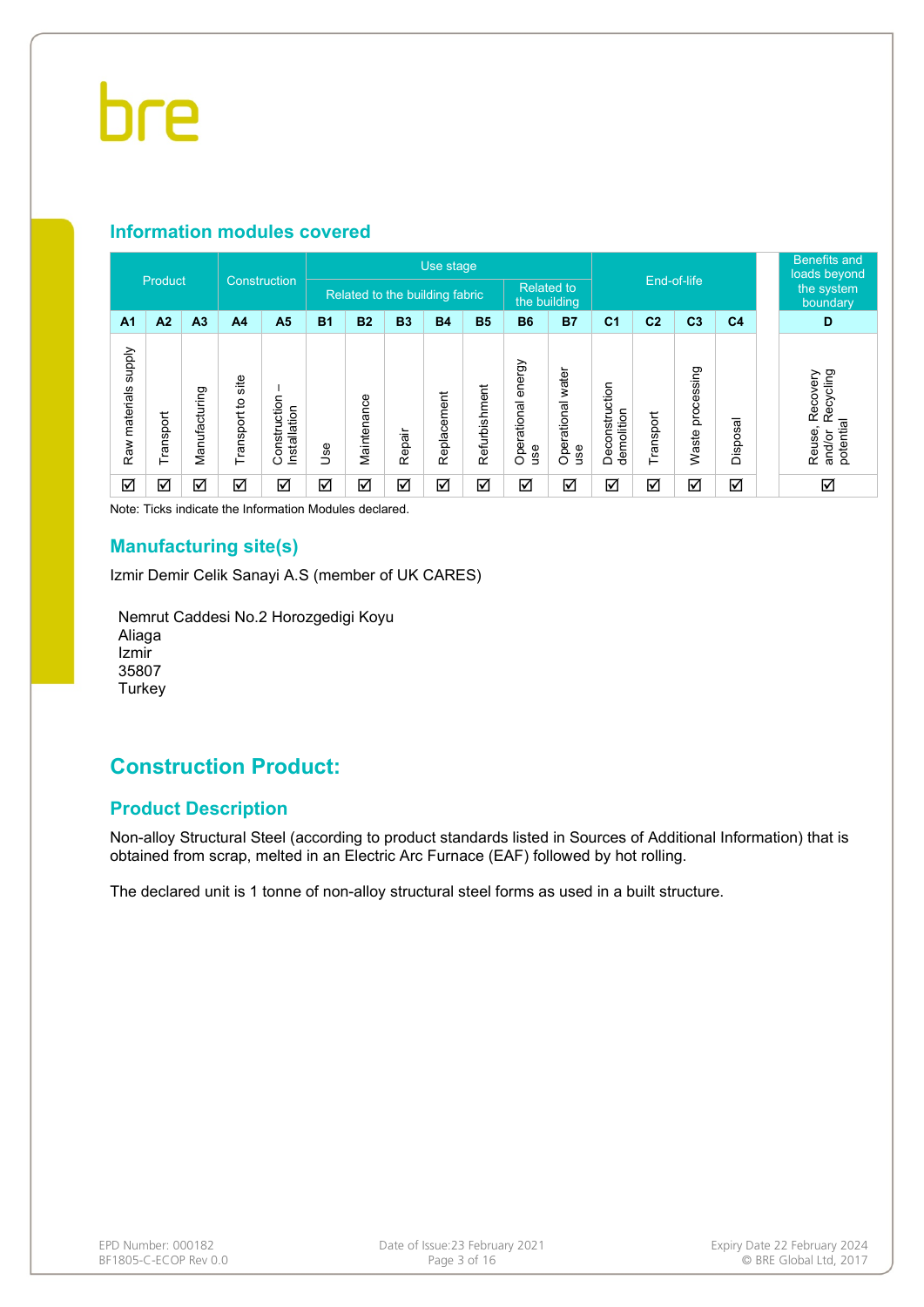#### **Technical Information**

| <b>Property</b>                                                                                                                                                                                 | <b>Value, Unit</b>                                                                                                                                                            |
|-------------------------------------------------------------------------------------------------------------------------------------------------------------------------------------------------|-------------------------------------------------------------------------------------------------------------------------------------------------------------------------------|
| Production route                                                                                                                                                                                | <b>EAF</b>                                                                                                                                                                    |
| Density                                                                                                                                                                                         | 7850 kg/m <sup>3</sup>                                                                                                                                                        |
| Modulus of elasticity                                                                                                                                                                           | 210000 N/mm <sup>2</sup>                                                                                                                                                      |
| Weldability, Ceq (as per EN 10025-2:2004 grades<br>S235JR/J0/J2, S275JR/J0/J2 and S355JR/J0/J2)<br>(for thickness≤30mm)                                                                         | max 0.35% for S235JR, S235J0, S235J2<br>max 0.40% for S275JR, S275J0, S275J2<br>max 0.45% for S355JR, S355J0, S355J2                                                          |
| Yield Strength (as per EN 10025-2:2004 grades<br>S235JR/J0/J2, S275JR/J0/J2 and S355JR/J0/J2)<br>(for thickness≤16mm and for thickness >16mm & ≤40mm)                                           | 225 to 235 N/mm <sup>2</sup> for S235JR, S235J0, S235J2<br>265 to 375 N/mm <sup>2</sup> for S275JR, S275J0, S275J2<br>345 to 355 N/mm <sup>2</sup> for S355JR, S355J0, S355J2 |
| Tensile strength (as per EN 10025-2:2004 grades<br>S235JR/J0/J2, S275JR/J0/J2 and S355JR/J0/J2) (for<br>thickness $>3$ mm & $\leq 100$ mm)                                                      | 360 to 510 N/mm <sup>2</sup> for S235JR, S235J0, S235J2<br>410 to 560 N/mm <sup>2</sup> for S275JR, S275J0, S275J2<br>470 to 630 N/mm <sup>2</sup> for S355JR, S355J0, S355J2 |
| %Elongation (as per EN 10025-2:2004 grades<br>S235JR/J0/J2, S275JR/J0/J2 and S355JR/J0/J2)<br>(min, for transversal & for longitudinal to the rolling<br>direction, for thickness >3mm & ≤40mm) | 24% & 26% for S235JR, S235J0, S235J2<br>21% & 23% for S275JR, S275J0, S275J2<br>20% & 22% for S355JR, S355J0, S355J2                                                          |
| Impact energy value (as per EN 10025-2:2004 grades<br>S235JR/J0/J2, S275JR/J0/J2 and S355JR/J0/J2) (min, for<br>thickness≤150mm)                                                                | min 27J for S235JR, S275JR and S355JR<br>min 27J for S235J0, S275J0 and S355J0<br>min 27J for S235J2, S275J2 and S355J2                                                       |
| Recycled content (as per ISO 14021:2016)                                                                                                                                                        | 91.5 %                                                                                                                                                                        |

### **Main Product Contents**

| <b>Material/Chemical Input</b>                 |    |
|------------------------------------------------|----|
| Fe                                             | Q. |
| $\mid$ C, Mn, Si, V, Ni, Cu, Cr, Mo and others |    |

#### **Manufacturing Process**

Scrap metal is melted in an electric arc furnace to obtain liquid steel. This is then refined to remove impurities and alloying additions can be added to give the required properties.

Hot metal (molten steel) from the EAF is then cast into steel billets/blooms/beam-blanks before being sent to the rolling mill where they are rolled and shaped to the required forms for structural steel.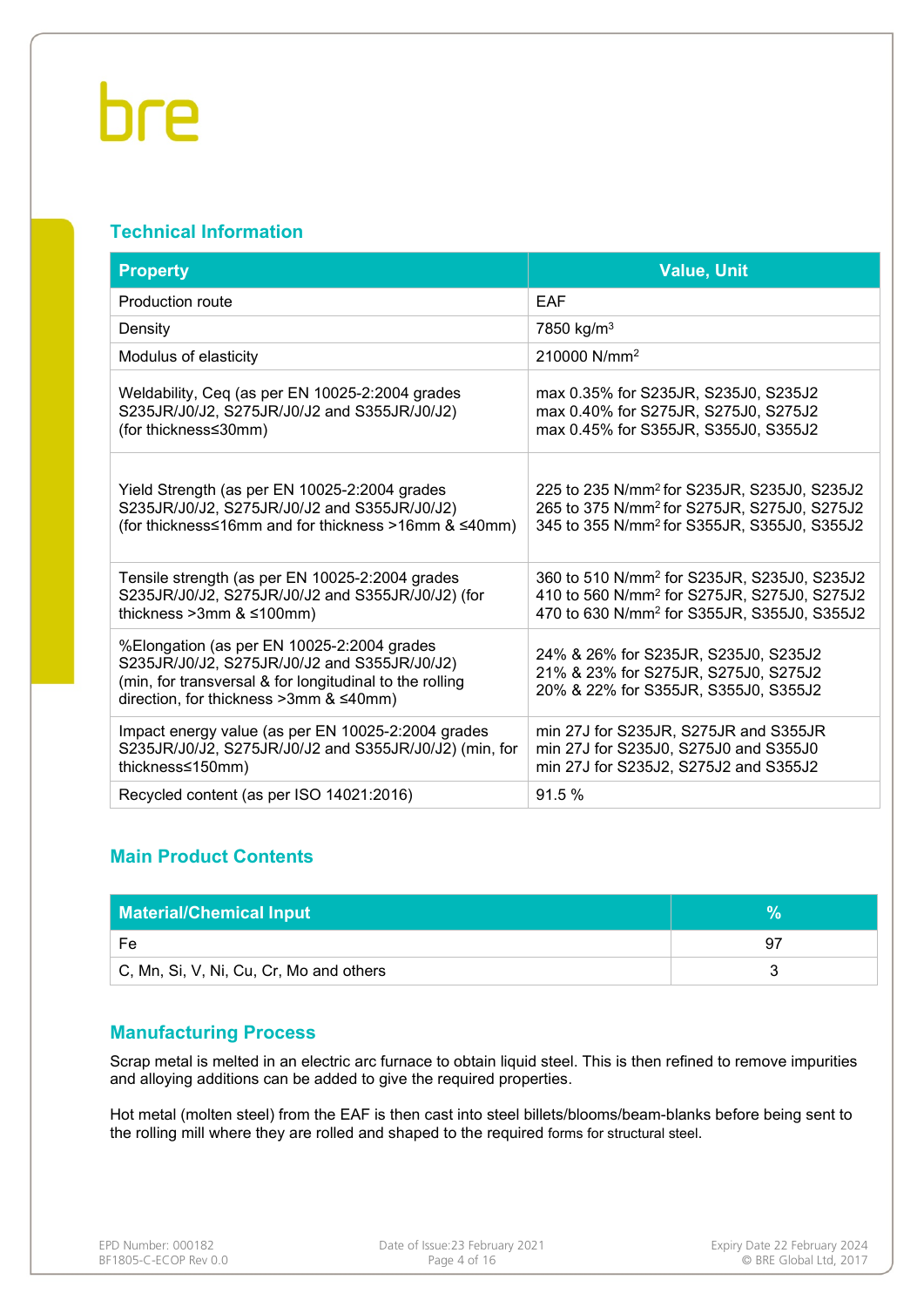

#### **Construction Installation**

Processing and proper use of structural steel products depends on the application and should be made in accordance with generally accepted practices, standards and manufacturing recommendations.

During transport and storage of structural steel products the usual requirements for securing loads is to be observed.

#### **Use Information**

The composition of the structural steel products does not change during use.

Structural steel products do not cause adverse health effects under normal conditions of use.

No risks to the environment and living organisms are known to result from the mechanical destruction of the non-alloy structural steel product itself.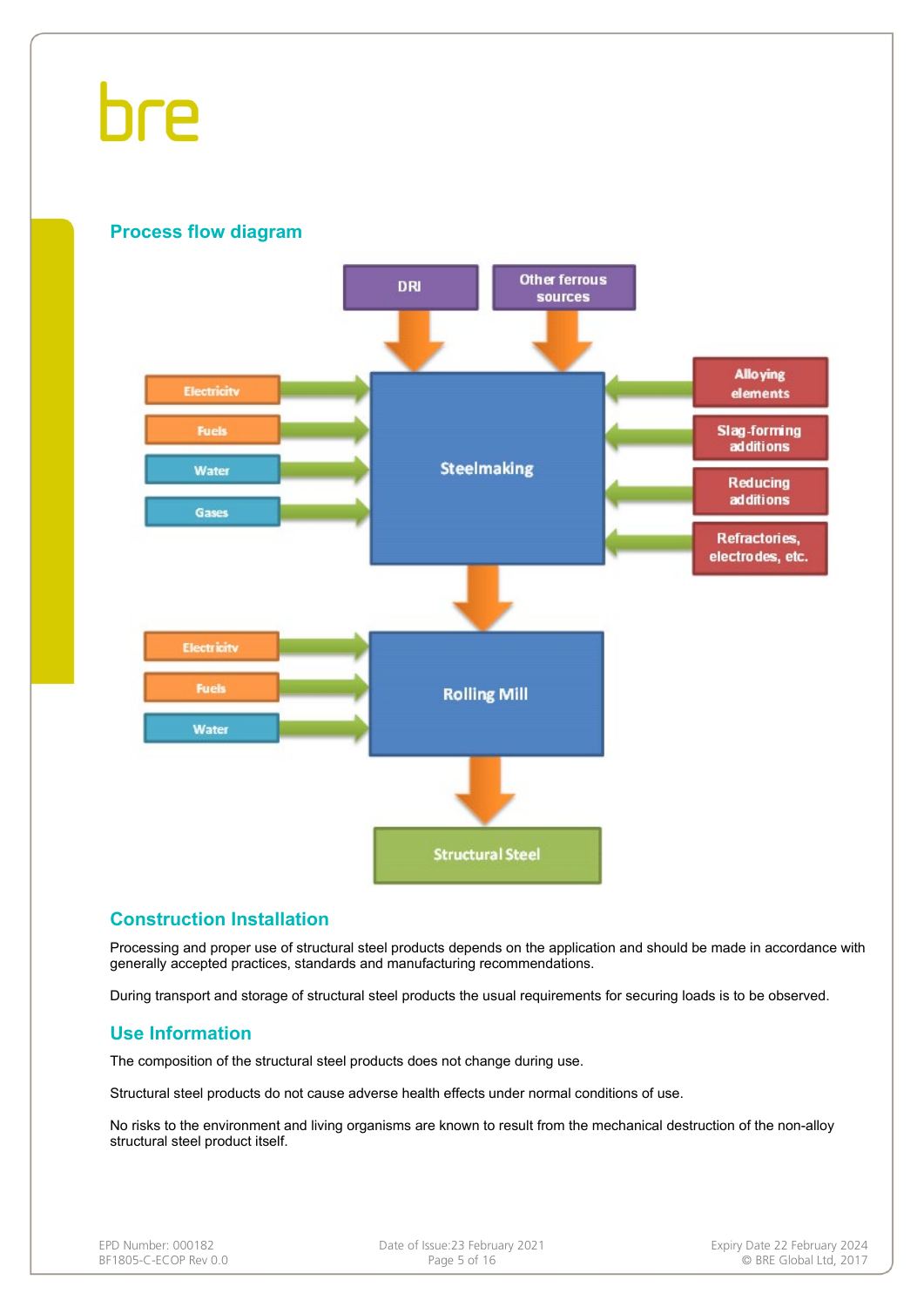### **End of Life**

Structural steel products are not reused at end of life but can be recycled to the same (or higher/lower) quality of steel depending upon the metallurgy and processing of the recycling route.

It is a high value resource, so efforts are made to recycle steel scrap rather than disposing of it at EoL. A recycling rate of 92% is typical for reinforcing steel bar products.

### **Life Cycle Assessment Calculation Rules**

#### **Declared unit description**

The declared unit is 1 tonne of non-alloy structural steel product manufactured by the secondary (scrap-based) production route, for use in a built structure (i.e. 1 tonne in use, accounting for losses during fabrication and installation, not 1 tonne as produced).

#### **System boundary**

The system boundary of the EPD follows the modular design defined by EN 15804. This is a cradle to gate – with all options EPD and thus covers all modules from A1 to C4 and includes module D as well.

Impacts and aspects related to losses/wastage (i.e. production, transport and waste processing and end-of-life stage of lost waste products and materials) are considered in the modules in which the losses/wastage occur.

Once steel scrap has been collected for recycling it is considered to have reached the end of waste state.

#### **Data sources, quality and allocation**

Data Sources: Manufacturing data of the period 01/01/2019-31/12/2019 has been provided by Izmir Demir Celik Sanayi A.S (member of UK CARES).

Data Quality: Data quality can be described as good. Background data are consistently sourced from thinkstep databases. The primary data collection was thorough, considering all relevant flows and these data have been verified by UK CARES.

Allocation: EAF slag and mill scale are produced as co-products from the steel manufacturing process. Impacts are allocated between the steel, the slag and the mill scale based on economic value.

Production losses of steel during the production process are recycled in a closed loop offsetting the requirement for external scrap. Specific information on allocation within the background data is given in the GaBi datasets documentation (/GaBi 8 2019/).

#### **Cut-off criteria**

On the input side all flows entering the system and comprising more than 1% in total mass or contributing more than 1% to primary energy consumption are considered. All inputs used as well as all process-specific waste and process emissions were assessed. For this reason, material streams which were below 1% (by mass) were captured as well. In this manner the cut-off criteria according to the BRE guidelines are fulfilled.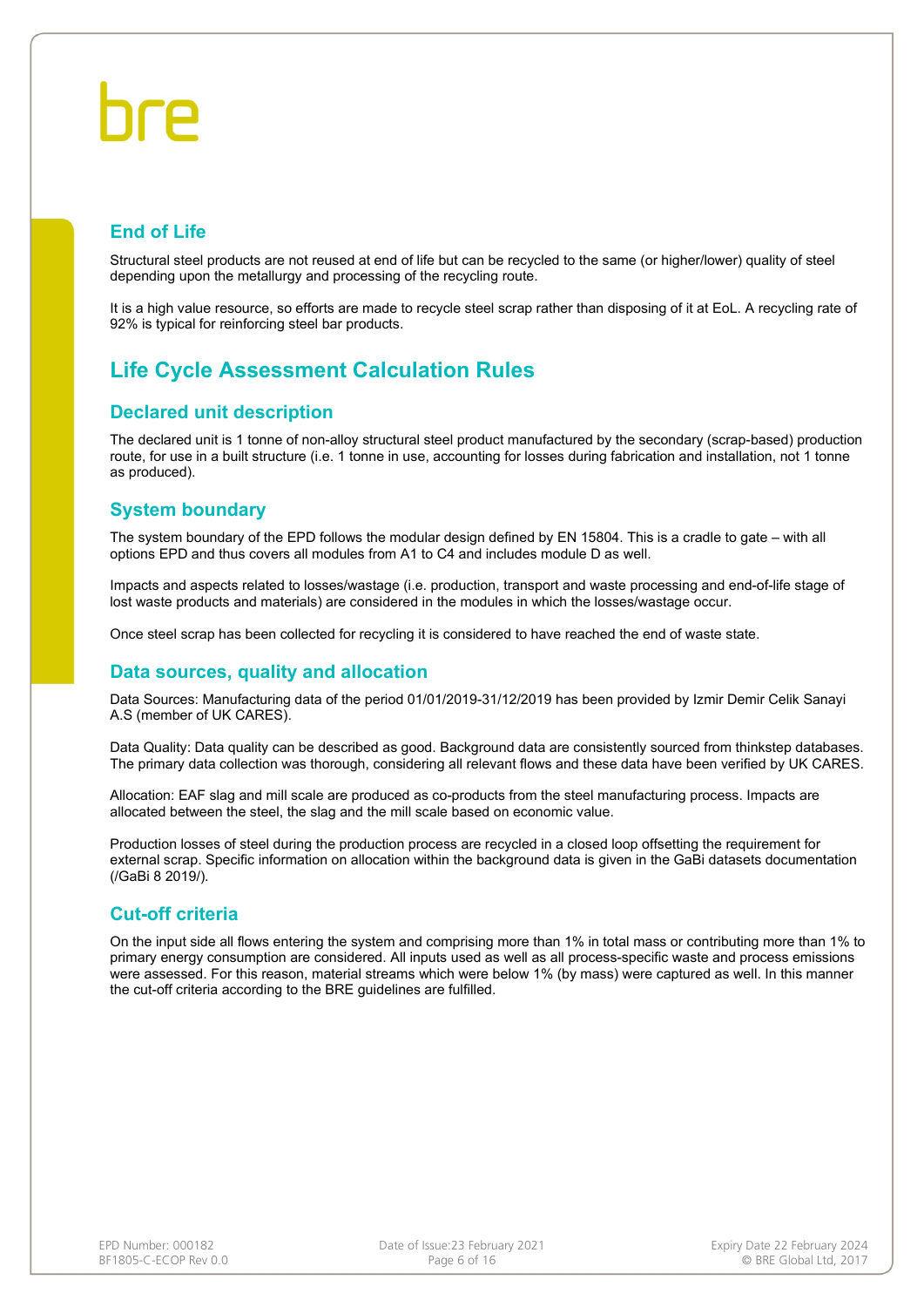### **LCA Results**

(MND = module not declared; MNR = module not relevant; INA = indicator not assessed; AGG = aggregated)

| <b>Parameters describing environmental impacts</b>                    |                                               |                |                              |                     |                                |                        |                                            |                 |                                |
|-----------------------------------------------------------------------|-----------------------------------------------|----------------|------------------------------|---------------------|--------------------------------|------------------------|--------------------------------------------|-----------------|--------------------------------|
|                                                                       |                                               |                | <b>GWP</b>                   | <b>ODP</b>          | AP                             | <b>EP</b>              | <b>POCP</b>                                | <b>ADPE</b>     | <b>ADPF</b>                    |
|                                                                       |                                               |                | kg CO <sub>2</sub><br>equiv. | kg CFC 11<br>equiv. | $kg$ SO <sub>2</sub><br>equiv. | $kg (PO4)3-$<br>equiv. | kg C <sub>2</sub> H <sub>4</sub><br>equiv. | kg Sb<br>equiv. | MJ, net<br>calorific<br>value. |
|                                                                       | Raw material<br>supply                        | A1             | AGG                          | <b>AGG</b>          | AGG                            | AGG                    | <b>AGG</b>                                 | <b>AGG</b>      | AGG                            |
|                                                                       | Transport                                     | A2             | <b>AGG</b>                   | AGG                 | AGG                            | AGG                    | <b>AGG</b>                                 | <b>AGG</b>      | AGG                            |
| Product stage                                                         | Manufacturing                                 | A3             | <b>AGG</b>                   | <b>AGG</b>          | <b>AGG</b>                     | <b>AGG</b>             | AGG                                        | <b>AGG</b>      | AGG                            |
|                                                                       | Total (of product<br>stage)                   | $A1-3$         | 1.09E+03                     | 1.28E-06            | 4.25                           | 0.432                  | 0.273                                      | 1.23E-04        | 1.36E+04                       |
| Construction                                                          | Transport                                     | A4             | 16.4                         | 2.71E-15            | 0.036                          | 0.009                  | $-0.012$                                   | 1.26E-06        | 222                            |
| process stage                                                         | Construction                                  | A5             | 120                          | 1.26E-07            | 0.439                          | 0.048                  | 0.023                                      | 1.36E-05        | $1.51E + 03$                   |
|                                                                       | Use                                           | <b>B1</b>      | 0                            | $\mathbf 0$         | 0                              | 0                      | 0                                          | 0               | $\mathbf 0$                    |
|                                                                       | Maintenance                                   | <b>B2</b>      | 0                            | 0                   | 0                              | 0                      | 0                                          | 0               | $\mathbf 0$                    |
|                                                                       | Repair                                        | B <sub>3</sub> | 0                            | 0                   | 0                              | 0                      | 0                                          | 0               | 0                              |
| Use stage                                                             | Replacement                                   | <b>B4</b>      | 0                            | $\pmb{0}$           | $\pmb{0}$                      | 0                      | 0                                          | 0               | $\mathbf 0$                    |
|                                                                       | Refurbishment                                 | <b>B5</b>      | 0                            | 0                   | 0                              | 0                      | 0                                          | 0               | 0                              |
|                                                                       | Operational<br>energy use                     | <b>B6</b>      | 0                            | $\mathbf 0$         | $\pmb{0}$                      | 0                      | $\pmb{0}$                                  | $\pmb{0}$       | $\mathbf 0$                    |
|                                                                       | Operational<br>water use                      | <b>B7</b>      | 0                            | $\pmb{0}$           | 0                              | 0                      | 0                                          | 0               | $\mathbf 0$                    |
|                                                                       | Deconstruction,<br>demolition                 | C <sub>1</sub> | 2.05                         | 2.89E-16            | 0.003                          | 4.22E-04               | 3.27E-04                                   | 5.71E-08        | 28.3                           |
| End of life                                                           | Transport                                     | C <sub>2</sub> | 39.6                         | 6.44E-15            | 0.127                          | 0.032                  | $-0.033$                                   | 2.94E-06        | 536                            |
|                                                                       | Waste<br>processing                           | C <sub>3</sub> | 0                            | $\pmb{0}$           | $\pmb{0}$                      | 0                      | 0                                          | 0               | $\mathbf 0$                    |
|                                                                       | Disposal                                      | C <sub>4</sub> | 1.19                         | 6.92E-15            | 0.007                          | 8.09E-04               | 5.57E-04                                   | 4.38E-07        | 16.7                           |
| Potential<br>benefits and<br>loads beyond<br>the system<br>boundaries | Reuse,<br>recovery,<br>recycling<br>potential | D              | 452                          | $-2.83E-12$         | 1.06                           | 0.094                  | 0.138                                      | $-2.79E - 05$   | 3.59E+03                       |

GWP = Global Warming Potential;

ODP = Ozone Depletion Potential;

AP = Acidification Potential for Soil and Water;

EP = Eutrophication Potential;

POCP = Formation potential of tropospheric Ozone; ADPE = Abiotic Depletion Potential – Elements;

ADPF = Abiotic Depletion Potential – Fossil Fuels;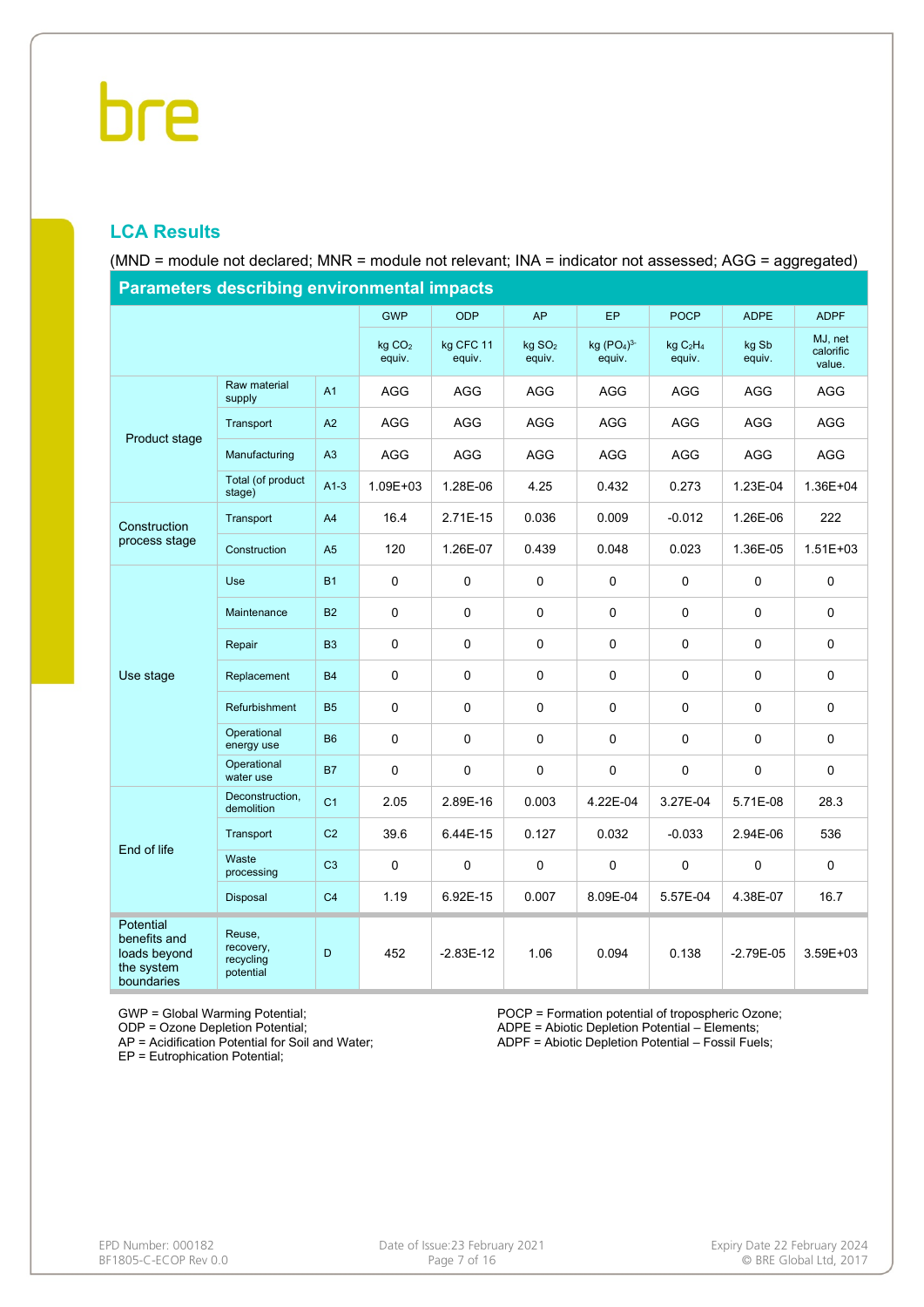#### **LCA Results (continued)**

|                                                                       | Parameters describing resource use, primary energy |                |              |             |              |              |              |              |  |  |
|-----------------------------------------------------------------------|----------------------------------------------------|----------------|--------------|-------------|--------------|--------------|--------------|--------------|--|--|
|                                                                       |                                                    |                | <b>PERE</b>  | <b>PERM</b> | <b>PERT</b>  | <b>PENRE</b> | <b>PENRM</b> | <b>PENRT</b> |  |  |
|                                                                       |                                                    |                | <b>MJ</b>    | <b>MJ</b>   | <b>MJ</b>    | <b>MJ</b>    | <b>MJ</b>    | <b>MJ</b>    |  |  |
|                                                                       | Raw material<br>supply                             | A <sub>1</sub> | <b>AGG</b>   | <b>AGG</b>  | <b>AGG</b>   | AGG          | <b>AGG</b>   | AGG          |  |  |
| Product stage                                                         | Transport                                          | A2             | <b>AGG</b>   | <b>AGG</b>  | <b>AGG</b>   | <b>AGG</b>   | <b>AGG</b>   | <b>AGG</b>   |  |  |
|                                                                       | Manufacturing                                      | A3             | <b>AGG</b>   | AGG         | <b>AGG</b>   | <b>AGG</b>   | AGG          | AGG          |  |  |
|                                                                       | Total (of product<br>stage)                        | $A1-3$         | $1.52E + 03$ | $\mathbf 0$ | $1.52E + 03$ | 1.40E+04     | $\mathbf 0$  | 1.40E+04     |  |  |
| Construction                                                          | Transport                                          | A4             | 12.9         | 0           | 12.9         | 223          | $\mathbf 0$  | 223          |  |  |
| process stage                                                         | Construction                                       | A5             | 189          | 0           | 189          | $1.55E + 03$ | 0            | 1.55E+03     |  |  |
|                                                                       | Use                                                | <b>B1</b>      | $\mathbf 0$  | $\mathbf 0$ | $\mathbf 0$  | $\Omega$     | $\mathbf 0$  | 0            |  |  |
|                                                                       | Maintenance                                        | <b>B2</b>      | 0            | 0           | 0            | $\mathbf 0$  | 0            | 0            |  |  |
|                                                                       | Repair                                             | B <sub>3</sub> | 0            | 0           | 0            | $\mathbf 0$  | $\mathbf 0$  | 0            |  |  |
| Use stage                                                             | Replacement                                        | <b>B4</b>      | 0            | 0           | 0            | $\mathbf 0$  | $\mathbf 0$  | $\pmb{0}$    |  |  |
|                                                                       | Refurbishment                                      | <b>B5</b>      | 0            | 0           | 0            | $\mathbf 0$  | $\mathbf 0$  | 0            |  |  |
|                                                                       | Operational<br>energy use                          | <b>B6</b>      | 0            | 0           | 0            | $\mathbf 0$  | 0            | 0            |  |  |
|                                                                       | Operational<br>water use                           | <b>B7</b>      | 0            | $\mathbf 0$ | 0            | $\mathbf 0$  | $\mathbf 0$  | 0            |  |  |
|                                                                       | Deconstruction,<br>demolition                      | C <sub>1</sub> | 0.087        | 0           | 0.087        | 28.4         | $\mathbf 0$  | 28.4         |  |  |
| End of life                                                           | Transport                                          | C <sub>2</sub> | 29.6         | 0           | 29.6         | 537          | 0            | 537          |  |  |
|                                                                       | Waste<br>processing                                | C <sub>3</sub> | 0            | 0           | 0            | $\mathbf 0$  | $\mathbf 0$  | 0            |  |  |
|                                                                       | Disposal                                           | C <sub>4</sub> | 2.18         | 0           | 2.18         | 17.2         | $\mathbf 0$  | 17.2         |  |  |
| Potential<br>benefits and<br>loads beyond<br>the system<br>boundaries | Reuse,<br>recovery,<br>recycling<br>potential      | D              | $-375$       | 0           | $-375$       | 3.40E+03     | 0            | 3.40E+03     |  |  |

PERE = Use of renewable primary energy excluding renewable primary energy used as raw materials;

PERM = Use of renewable primary energy resources used as raw materials;

PERT = Total use of renewable primary energy resources;

PENRE = Use of non-renewable primary energy excluding nonrenewable primary energy resources used as raw materials; PENRM = Use of non-renewable primary energy resources used as raw materials;

PENRT = Total use of non-renewable primary energy resource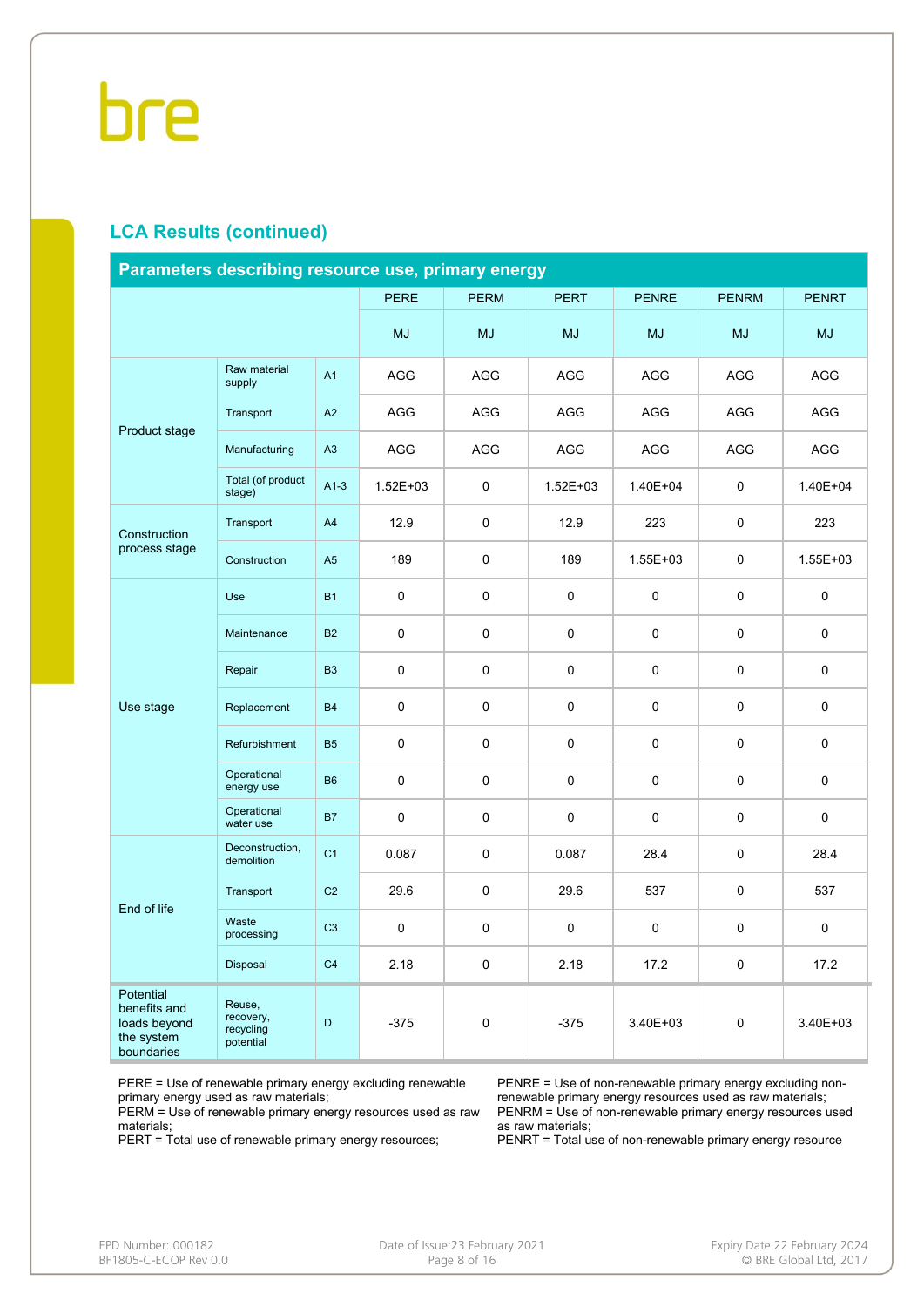### **LCA Results (continued)**

| Parameters describing resource use, secondary materials and fuels, use of water |                                               |                |              |                                  |                                  |                |  |  |
|---------------------------------------------------------------------------------|-----------------------------------------------|----------------|--------------|----------------------------------|----------------------------------|----------------|--|--|
|                                                                                 |                                               |                | <b>SM</b>    | <b>RSF</b>                       | <b>NRSF</b>                      | <b>FW</b>      |  |  |
|                                                                                 |                                               |                | kg           | <b>MJ</b><br>net calorific value | <b>MJ</b><br>net calorific value | m <sup>3</sup> |  |  |
|                                                                                 | Raw material<br>supply                        | A1             | AGG          | AGG                              | AGG                              | AGG            |  |  |
| Product stage                                                                   | Transport                                     | A2             | AGG          | AGG                              | AGG                              | AGG            |  |  |
|                                                                                 | Manufacturing                                 | A3             | <b>AGG</b>   | <b>AGG</b>                       | AGG                              | <b>AGG</b>     |  |  |
|                                                                                 | Total (of product<br>stage)                   | $A1-3$         | $1.15E + 03$ | $-0.024$                         | $-0.364$                         | 3.87           |  |  |
| Construction                                                                    | Transport                                     | A4             | 0            | 0                                | 0                                | 0.022          |  |  |
| process stage                                                                   | Construction                                  | A <sub>5</sub> | 114          | $-0.002$                         | $-0.036$                         | 0.428          |  |  |
|                                                                                 | <b>Use</b>                                    | <b>B1</b>      | 0            | 0                                | 0                                | 0              |  |  |
|                                                                                 | Maintenance                                   | <b>B2</b>      | 0            | $\mathsf 0$                      | 0                                | 0              |  |  |
|                                                                                 | Repair                                        | B <sub>3</sub> | 0            | 0                                | 0                                | 0              |  |  |
| Use stage                                                                       | Replacement                                   | <b>B4</b>      | 0            | 0                                | $\mathbf 0$                      | 0              |  |  |
|                                                                                 | Refurbishment                                 | <b>B5</b>      | 0            | 0                                | 0                                | 0              |  |  |
|                                                                                 | Operational<br>energy use                     | <b>B6</b>      | 0            | 0                                | 0                                | 0              |  |  |
|                                                                                 | Operational<br>water use                      | <b>B7</b>      | $\pmb{0}$    | $\pmb{0}$                        | 0                                | 0              |  |  |
|                                                                                 | Deconstruction,<br>demolition                 | C <sub>1</sub> | 0            | 0                                | $\mathbf 0$                      | 2.02E-04       |  |  |
| End of life                                                                     | Transport                                     | C <sub>2</sub> | 0            | 0                                | 0                                | 0.05           |  |  |
|                                                                                 | Waste<br>processing                           | C <sub>3</sub> | 0            | 0                                | $\mathsf 0$                      | $\pmb{0}$      |  |  |
|                                                                                 | Disposal                                      | C <sub>4</sub> | 0            | 0                                | $\mathsf 0$                      | 0.004          |  |  |
| Potential<br>benefits and<br>loads beyond<br>the system<br>boundaries           | Reuse,<br>recovery,<br>recycling<br>potential | D              | 0            | $\mathbf 0$                      | $\mathsf 0$                      | 0.354          |  |  |

SM = Use of secondary material;

RSF = Use of renewable secondary fuels;

NRSF = Use of non-renewable secondary fuels; FW = Net use of fresh water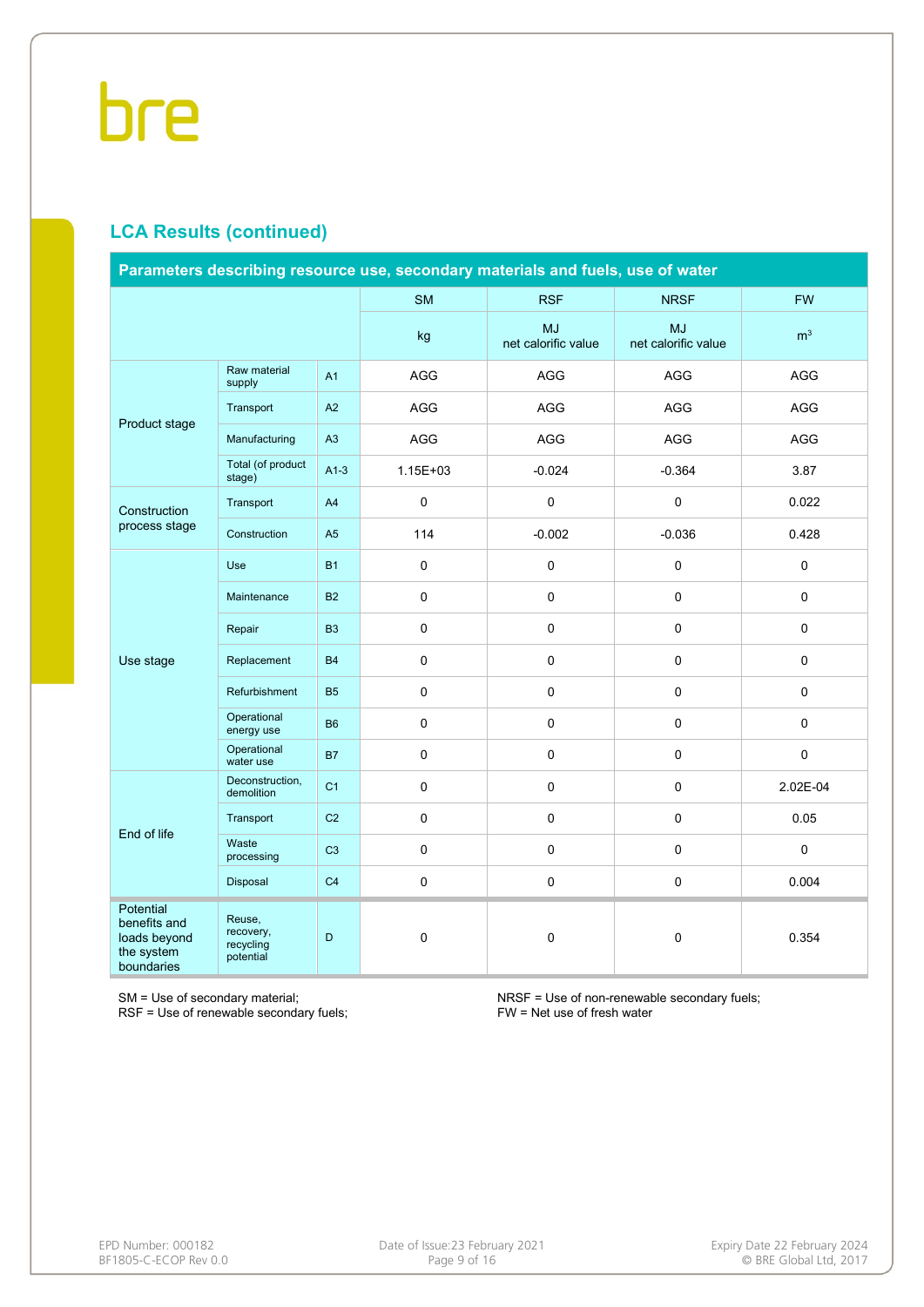### **LCA Results (continued)**

| Other environmental information describing waste categories           |                                               |                |            |             |             |  |  |  |
|-----------------------------------------------------------------------|-----------------------------------------------|----------------|------------|-------------|-------------|--|--|--|
|                                                                       |                                               |                | <b>HWD</b> | <b>NHWD</b> | <b>RWD</b>  |  |  |  |
|                                                                       |                                               |                | kg         | kg          | kg          |  |  |  |
|                                                                       | Raw material<br>supply                        | A <sub>1</sub> | <b>AGG</b> | AGG         | <b>AGG</b>  |  |  |  |
| Product stage                                                         | Transport                                     | A2             | <b>AGG</b> | AGG         | AGG         |  |  |  |
|                                                                       | Manufacturing                                 | A3             | AGG        | AGG         | AGG         |  |  |  |
|                                                                       | Total (of<br>product stage)                   | $A1-3$         | 0.422      | 48.3        | 0.155       |  |  |  |
| Construction                                                          | Transport                                     | A4             | 1.25E-05   | 0.018       | 3.03E-04    |  |  |  |
| process stage                                                         | Construction                                  | A <sub>5</sub> | 0.042      | 14.6        | 0.016       |  |  |  |
|                                                                       | Use                                           | <b>B1</b>      | 0          | 0           | 0           |  |  |  |
|                                                                       | Maintenance                                   | <b>B2</b>      | $\Omega$   | 0           | $\Omega$    |  |  |  |
|                                                                       | Repair                                        | B <sub>3</sub> | 0          | 0           | 0           |  |  |  |
| Use stage                                                             | Replacement                                   | <b>B4</b>      | $\pmb{0}$  | 0           | 0           |  |  |  |
|                                                                       | Refurbishment                                 | <b>B5</b>      | 0          | 0           | $\mathsf 0$ |  |  |  |
|                                                                       | Operational<br>energy use                     | <b>B6</b>      | $\pmb{0}$  | 0           | 0           |  |  |  |
|                                                                       | Operational<br>water use                      | <b>B7</b>      | 0          | 0           | $\mathsf 0$ |  |  |  |
|                                                                       | Deconstructio<br>n, demolition                | C <sub>1</sub> | 3.40E-09   | 0.003       | 3.34E-05    |  |  |  |
| End of life                                                           | Transport                                     | C <sub>2</sub> | 2.84E-05   | 0.042       | 7.23E-04    |  |  |  |
|                                                                       | Waste<br>processing                           | C <sub>3</sub> | 0          | 0           | $\mathbf 0$ |  |  |  |
|                                                                       | Disposal                                      | C <sub>4</sub> | 2.94E-07   | 80.1        | 2.31E-04    |  |  |  |
| Potential<br>benefits and<br>loads beyond<br>the system<br>boundaries | Reuse,<br>recovery,<br>recycling<br>potential | D              | 2.26E-06   | 7.10        | $-0.073$    |  |  |  |

HWD = Hazardous waste disposed;

NHWD = Non-hazardous waste disposed;

RWD = Radioactive waste disposed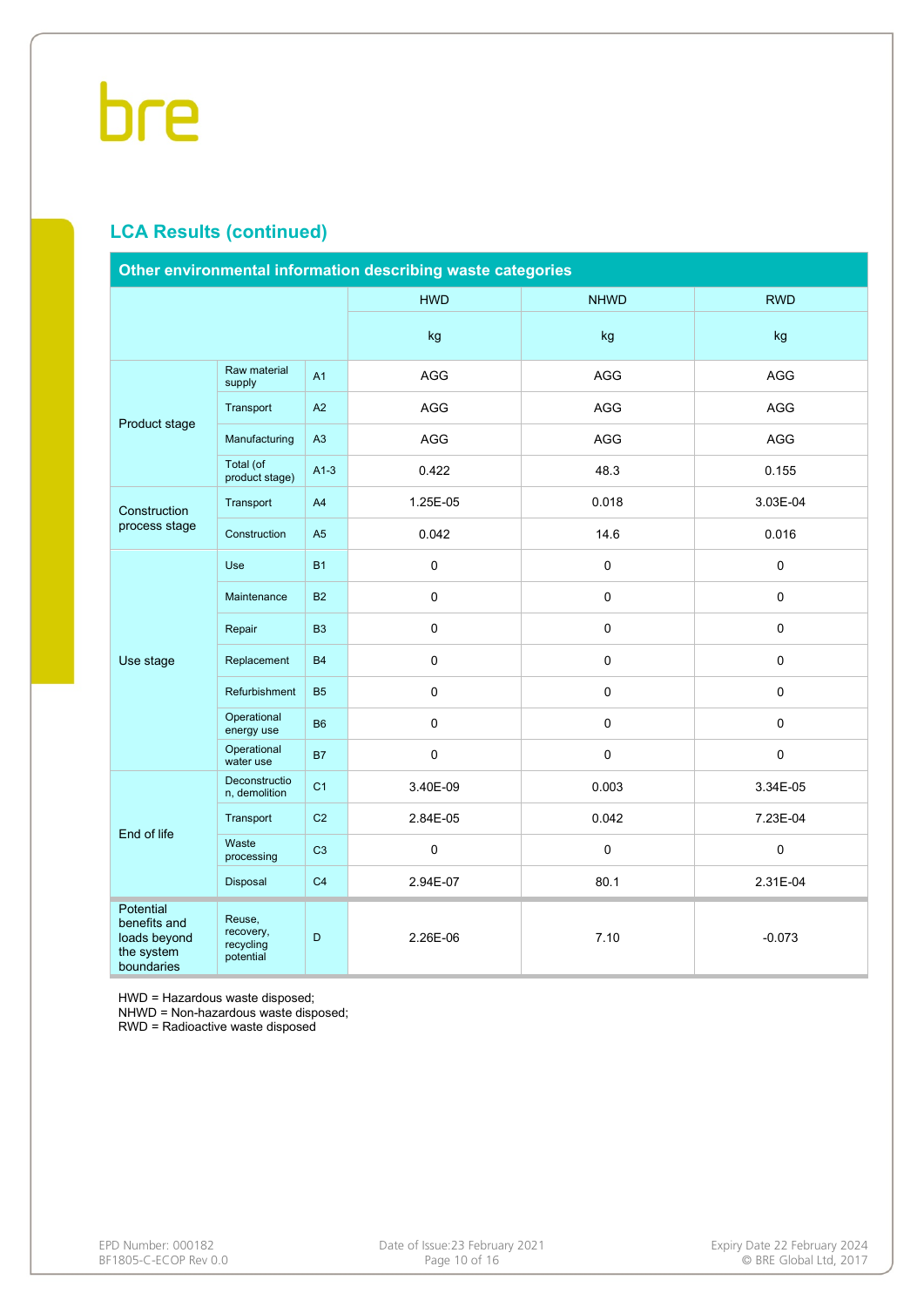### **LCA Results (continued)**

| Other environmental information describing output flows - at end of life |                                            |                |                     |             |             |                          |  |  |
|--------------------------------------------------------------------------|--------------------------------------------|----------------|---------------------|-------------|-------------|--------------------------|--|--|
|                                                                          |                                            |                | <b>CRU</b>          | <b>MFR</b>  | <b>MER</b>  | EE.                      |  |  |
|                                                                          |                                            |                | kg                  | kg          | kg          | MJ per energy<br>carrier |  |  |
|                                                                          | Raw material<br>supply                     | A1             | AGG                 | AGG         | AGG         | AGG                      |  |  |
| Product stage                                                            | Transport                                  | A2             | AGG                 | AGG         | AGG         | AGG                      |  |  |
|                                                                          | Manufacturing                              | A3             | AGG                 | AGG         | AGG         | AGG                      |  |  |
|                                                                          | Total (of product<br>stage)                | $A1-3$         | $\mathbf 0$         | $\pmb{0}$   | $\Omega$    | $\mathbf 0$              |  |  |
| Construction                                                             | Transport                                  | A4             | $\mathbf 0$         | $\pmb{0}$   | $\mathbf 0$ | $\mathbf 0$              |  |  |
| process stage                                                            | Construction                               | A <sub>5</sub> | $\pmb{0}$           | 120         | 0           | $\pmb{0}$                |  |  |
|                                                                          | Use                                        | <b>B1</b>      | $\mathsf{O}\xspace$ | $\pmb{0}$   | $\pmb{0}$   | $\pmb{0}$                |  |  |
|                                                                          | Maintenance                                | <b>B2</b>      | $\mathsf{O}\xspace$ | $\pmb{0}$   | $\pmb{0}$   | $\pmb{0}$                |  |  |
|                                                                          | Repair                                     | B <sub>3</sub> | $\mathsf 0$         | $\pmb{0}$   | $\pmb{0}$   | $\pmb{0}$                |  |  |
| Use stage                                                                | Replacement                                | <b>B4</b>      | $\mathsf{O}\xspace$ | $\pmb{0}$   | $\pmb{0}$   | $\pmb{0}$                |  |  |
|                                                                          | Refurbishment                              | <b>B5</b>      | $\mathbf 0$         | $\mathsf 0$ | $\mathbf 0$ | $\mathbf 0$              |  |  |
|                                                                          | Operational<br>energy use                  | <b>B6</b>      | $\mathsf{O}\xspace$ | $\pmb{0}$   | $\pmb{0}$   | $\pmb{0}$                |  |  |
|                                                                          | Operational<br>water use                   | <b>B7</b>      | $\pmb{0}$           | $\pmb{0}$   | $\pmb{0}$   | $\pmb{0}$                |  |  |
|                                                                          | Deconstruction,<br>demolition              | C <sub>1</sub> | $\mathsf{O}\xspace$ | $\pmb{0}$   | $\pmb{0}$   | $\pmb{0}$                |  |  |
| End of life                                                              | Transport                                  | C <sub>2</sub> | $\mathsf 0$         | $\pmb{0}$   | $\mathbf 0$ | $\pmb{0}$                |  |  |
|                                                                          | Waste<br>processing                        | C <sub>3</sub> | 0                   | 920         | $\pmb{0}$   | $\pmb{0}$                |  |  |
|                                                                          | Disposal                                   | C <sub>4</sub> | $\mathsf{O}\xspace$ | $\pmb{0}$   | $\pmb{0}$   | $\pmb{0}$                |  |  |
| Potential<br>benefits and<br>loads beyond<br>the system<br>boundaries    | Reuse, recovery,<br>recycling<br>potential | D              | $\mathsf 0$         | $\pmb{0}$   | $\pmb{0}$   | $\pmb{0}$                |  |  |

CRU = Components for reuse; MFR = Materials for recycling

MER = Materials for energy recovery; EE = Exported Energy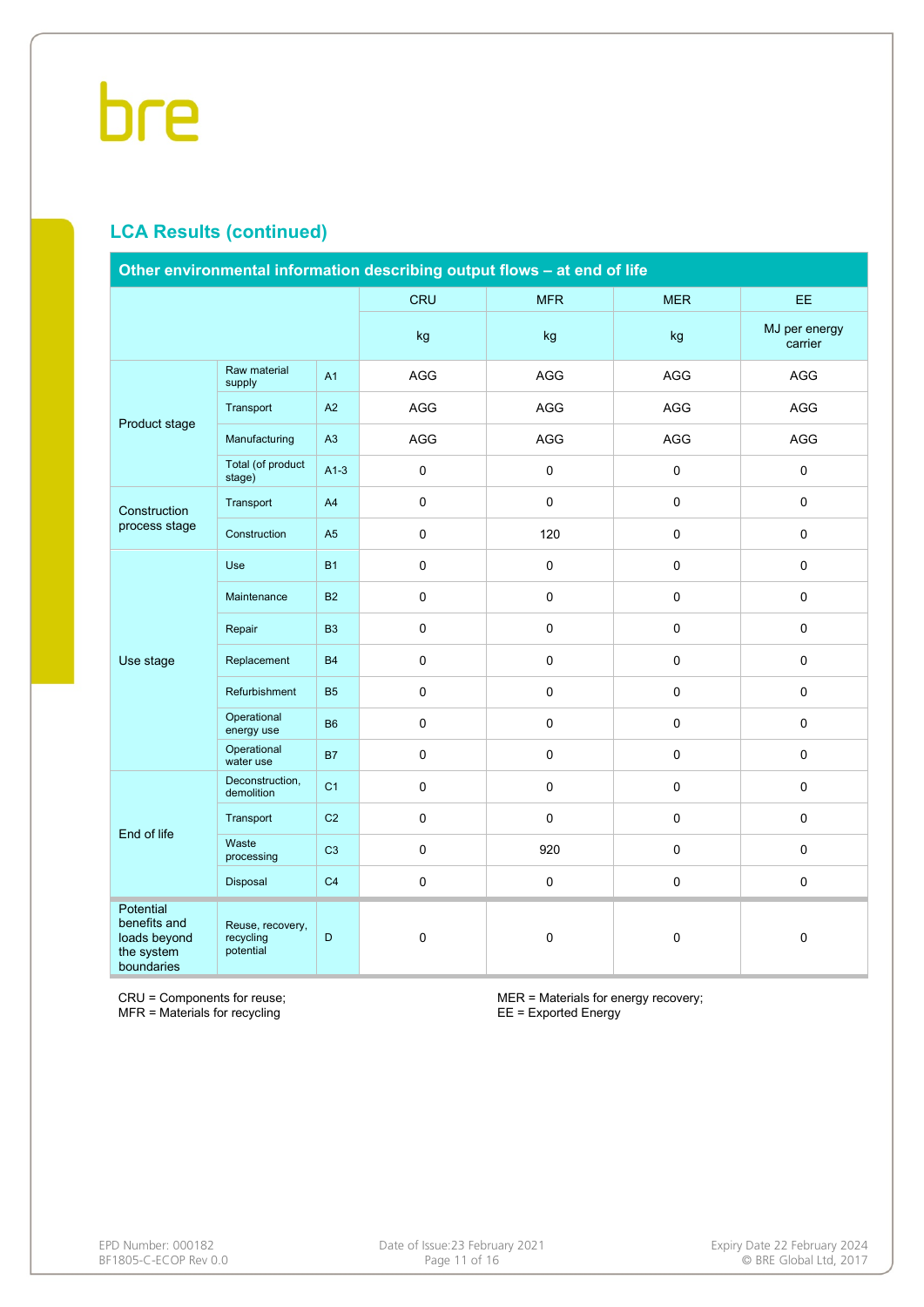## **Scenarios and additional technical information**

|                                          |                                                                                                                                                                                                                                                                                                                                                                                                                                                                                                                                                                                                                                                                                                                                                   |                                                                                                                                                                                              | <b>Results</b>                                         |  |  |  |  |  |  |  |
|------------------------------------------|---------------------------------------------------------------------------------------------------------------------------------------------------------------------------------------------------------------------------------------------------------------------------------------------------------------------------------------------------------------------------------------------------------------------------------------------------------------------------------------------------------------------------------------------------------------------------------------------------------------------------------------------------------------------------------------------------------------------------------------------------|----------------------------------------------------------------------------------------------------------------------------------------------------------------------------------------------|--------------------------------------------------------|--|--|--|--|--|--|--|
| Scenario                                 | Units<br>Parameter                                                                                                                                                                                                                                                                                                                                                                                                                                                                                                                                                                                                                                                                                                                                |                                                                                                                                                                                              |                                                        |  |  |  |  |  |  |  |
|                                          | Transport to the fabricators and on to the construction site; including provision of all materials                                                                                                                                                                                                                                                                                                                                                                                                                                                                                                                                                                                                                                                | and products. Road transport distance for rolled steel to fabricators and road transport distance<br>for steel construction forms to site are assumed to be 100 km and 250 km, respectively. |                                                        |  |  |  |  |  |  |  |
|                                          | Truck trailer - Fuel                                                                                                                                                                                                                                                                                                                                                                                                                                                                                                                                                                                                                                                                                                                              | L/km                                                                                                                                                                                         | 1.56                                                   |  |  |  |  |  |  |  |
| A4 - Transport to the<br>building site   | <b>Distance</b>                                                                                                                                                                                                                                                                                                                                                                                                                                                                                                                                                                                                                                                                                                                                   | km                                                                                                                                                                                           | 350                                                    |  |  |  |  |  |  |  |
|                                          | Capacity utilisation (including empty returns)                                                                                                                                                                                                                                                                                                                                                                                                                                                                                                                                                                                                                                                                                                    | $\%$                                                                                                                                                                                         | 85                                                     |  |  |  |  |  |  |  |
|                                          | Bulk density of transported products                                                                                                                                                                                                                                                                                                                                                                                                                                                                                                                                                                                                                                                                                                              | kg/m <sup>3</sup>                                                                                                                                                                            | 6000                                                   |  |  |  |  |  |  |  |
| A5 - Installation in<br>the building     | Fabrication into structural steel products and installation in the building; including provision of<br>all materials, products and energy, as well as waste processing up to the end-of-waste state or<br>disposal of final residues during the construction stage. Installation of the fabricated product<br>into the building is assumed to result in 10% wastage (determined based on typical installation<br>losses reported by the WRAP Net Waste Tool [WRAP 2017]). It is assumed that fabrication<br>requires 15.34 kWh/tonne finished product, and that there is a 2% wastage associated with this<br>process.<br>Ancillary materials for installation - Waste material from<br>fabrication, losses per tonne of construction steel forms | %                                                                                                                                                                                            | $\overline{2}$                                         |  |  |  |  |  |  |  |
|                                          | Energy Use - Energy per tonne required to fabricate<br>construction steel forms                                                                                                                                                                                                                                                                                                                                                                                                                                                                                                                                                                                                                                                                   | kWh                                                                                                                                                                                          | 15.34                                                  |  |  |  |  |  |  |  |
|                                          | Waste materials from installation wastage                                                                                                                                                                                                                                                                                                                                                                                                                                                                                                                                                                                                                                                                                                         | $\%$                                                                                                                                                                                         | 10                                                     |  |  |  |  |  |  |  |
| B1 - Use                                 | No impacts occur during use.                                                                                                                                                                                                                                                                                                                                                                                                                                                                                                                                                                                                                                                                                                                      |                                                                                                                                                                                              |                                                        |  |  |  |  |  |  |  |
| B <sub>2</sub> - Maintenance             | No maintenance required                                                                                                                                                                                                                                                                                                                                                                                                                                                                                                                                                                                                                                                                                                                           |                                                                                                                                                                                              |                                                        |  |  |  |  |  |  |  |
| B3 - Repair                              | No repair process required                                                                                                                                                                                                                                                                                                                                                                                                                                                                                                                                                                                                                                                                                                                        |                                                                                                                                                                                              |                                                        |  |  |  |  |  |  |  |
| B4 - Replacement                         | No replacement considerations required                                                                                                                                                                                                                                                                                                                                                                                                                                                                                                                                                                                                                                                                                                            |                                                                                                                                                                                              |                                                        |  |  |  |  |  |  |  |
| B5 - Refurbishment                       | No refurbishment process required                                                                                                                                                                                                                                                                                                                                                                                                                                                                                                                                                                                                                                                                                                                 |                                                                                                                                                                                              |                                                        |  |  |  |  |  |  |  |
| Reference service                        | Structural steel products are an intrinsic part of the built structure, so the reference service life<br>will equal the lifetime of the built structure. RSL for this EPD is assumed to be 50 years.                                                                                                                                                                                                                                                                                                                                                                                                                                                                                                                                              |                                                                                                                                                                                              |                                                        |  |  |  |  |  |  |  |
| life                                     | Reference service life                                                                                                                                                                                                                                                                                                                                                                                                                                                                                                                                                                                                                                                                                                                            | Years                                                                                                                                                                                        | 50                                                     |  |  |  |  |  |  |  |
| B6 - Use of energy;<br>B7 - Use of water | No water or energy required during use stage related to the operation of the building                                                                                                                                                                                                                                                                                                                                                                                                                                                                                                                                                                                                                                                             |                                                                                                                                                                                              |                                                        |  |  |  |  |  |  |  |
|                                          | The end-of-life stage starts when the construction product is replaced, dismantled or<br>deconstructed from the building or construction works and does not provide any further<br>function. This stage comprises: de-construction, demolition; transport to waste processing;<br>waste processing for reuse, recovery and/or recycling; disposal                                                                                                                                                                                                                                                                                                                                                                                                 |                                                                                                                                                                                              |                                                        |  |  |  |  |  |  |  |
| C1 to C4<br>End of life,                 | Waste for recycling - Recovered steel dismantled or<br>deconstructed from the building                                                                                                                                                                                                                                                                                                                                                                                                                                                                                                                                                                                                                                                            | $\%$                                                                                                                                                                                         | 92                                                     |  |  |  |  |  |  |  |
|                                          | Waste for energy recovery - Energy recovery is not<br>considered for this study as most end of life steel scrap is<br>recycled, while the remainder is landfilled                                                                                                                                                                                                                                                                                                                                                                                                                                                                                                                                                                                 |                                                                                                                                                                                              |                                                        |  |  |  |  |  |  |  |
|                                          | Waste for final disposal - Unrecoverable steel lost in<br>crushed concrete and sent to landfill                                                                                                                                                                                                                                                                                                                                                                                                                                                                                                                                                                                                                                                   | %                                                                                                                                                                                            | 8                                                      |  |  |  |  |  |  |  |
| EPD Number: 000182                       | Date of Issue:23 February 2021                                                                                                                                                                                                                                                                                                                                                                                                                                                                                                                                                                                                                                                                                                                    |                                                                                                                                                                                              | Expiry Date 22 February 2024<br>© BRE Global Ltd, 2017 |  |  |  |  |  |  |  |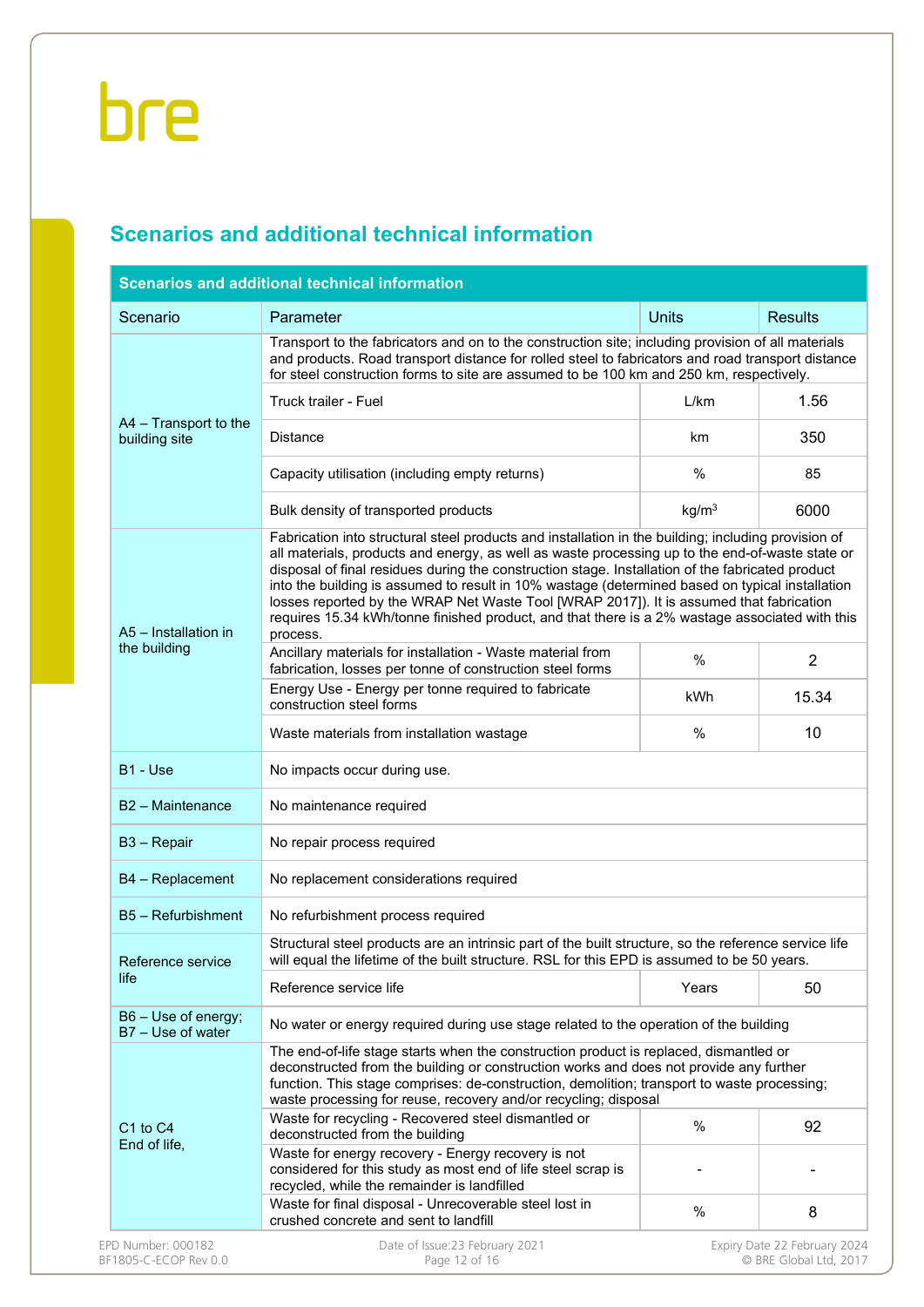| <b>Scenarios and additional technical information</b> |                                                                                                                                                                                                                                                                                                                                                                                                                                                                                                      |                   |                |  |  |  |  |  |
|-------------------------------------------------------|------------------------------------------------------------------------------------------------------------------------------------------------------------------------------------------------------------------------------------------------------------------------------------------------------------------------------------------------------------------------------------------------------------------------------------------------------------------------------------------------------|-------------------|----------------|--|--|--|--|--|
| Scenario                                              | Parameter                                                                                                                                                                                                                                                                                                                                                                                                                                                                                            | <b>Units</b>      | <b>Results</b> |  |  |  |  |  |
|                                                       | Portion of energy assigned to structural steel from energy<br>required to dismantle or deconstruct, per tonne                                                                                                                                                                                                                                                                                                                                                                                        | MJ                | 24             |  |  |  |  |  |
|                                                       | Transport to waste processing by Truck - Fuel<br>consumption                                                                                                                                                                                                                                                                                                                                                                                                                                         | L/km              | 1.56           |  |  |  |  |  |
|                                                       | Transport to waste processing by Truck – Distance                                                                                                                                                                                                                                                                                                                                                                                                                                                    | km                | 463            |  |  |  |  |  |
|                                                       | Transport to waste processing by Truck - Capacity<br>utilisation                                                                                                                                                                                                                                                                                                                                                                                                                                     | $\frac{0}{0}$     | 85             |  |  |  |  |  |
| C <sub>1</sub> to C <sub>4</sub><br>End of life,      | Transport to waste processing by Truck - Density of<br>Product                                                                                                                                                                                                                                                                                                                                                                                                                                       | kg/m <sup>3</sup> | 7850           |  |  |  |  |  |
|                                                       | Transport to waste processing by Container ship - Fuel<br>consumption                                                                                                                                                                                                                                                                                                                                                                                                                                | L/km              | 0.00401        |  |  |  |  |  |
|                                                       | Transport to waste processing by Container ship -<br><b>Distance</b>                                                                                                                                                                                                                                                                                                                                                                                                                                 | km                | 158            |  |  |  |  |  |
|                                                       | Transport to waste processing by Container ship -<br>Capacity utilisation                                                                                                                                                                                                                                                                                                                                                                                                                            | $\frac{0}{0}$     | 50             |  |  |  |  |  |
|                                                       | Transport to waste processing by Container ship – Density<br>of Product                                                                                                                                                                                                                                                                                                                                                                                                                              | kg/m <sup>3</sup> | 7850           |  |  |  |  |  |
| Module D                                              | It is assumed that 92% of the steel used in the structure is recovered for recycling, while the<br>remainder is landfilled.<br>"Benefits and loads beyond the system boundary" (module D) accounts for the environmental<br>benefits and loads resulting from net steel scrap that is used as raw material in the EAF and<br>that is collected for recycling at end of life.<br>The resulting scrap credit/burden is calculated based on the global "value of scrap" approach<br>(/worldsteel 2011). |                   |                |  |  |  |  |  |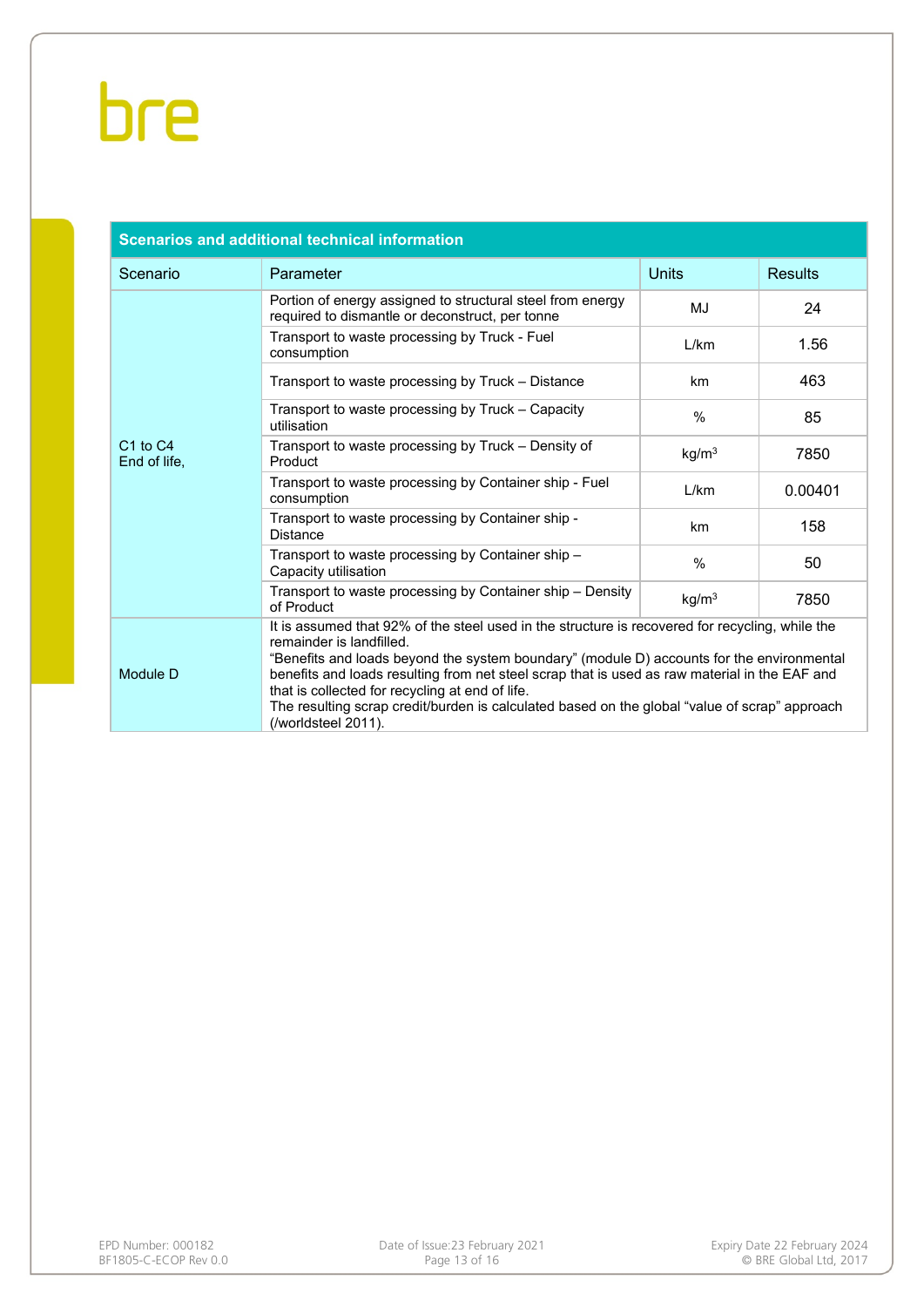### **Summary, comments and additional information**

#### **Interpretation**

Scrap-based non-alloy structural steel product of Izmir Demir Celik Sanayi A.S. (member of UK CARES) is made via the EAF route. The bulk of the environmental impacts and primary energy demand is attributed to the manufacturing phase, covered by information modules A1-A3 of EN 15804. For GWP for instance, A1-A3 impacts account for 85.88% overall life cycle impacts for this category.



|                     | GWP    | ODP    | AP     | EP     | <b>POCP</b> | <b>ADPE</b> | <b>ADPF</b> |
|---------------------|--------|--------|--------|--------|-------------|-------------|-------------|
| $\blacksquare$ A1-3 | 85.88% | 91.04% | 87.41% | 82.83% | 108.38%     | 87.05%      | 85.46%      |
| $\blacksquare$ A4   | 1.29%  | 0.00%  | 0.74%  | 1.71%  | $-4.57%$    | 0.89%       | 1.40%       |
| $\blacksquare$ A5   | 9.45%  | 8.96%  | 9.03%  | 9.11%  | 9.05%       | 9.63%       | 9.49%       |
| $\blacksquare$ C1   | 0.16%  | 0.00%  | 0.06%  | 0.08%  | 0.13%       | 0.04%       | 0.18%       |
| $\Box$ C2           | 3.12%  | 0.00%  | 2.61%  | 6.12%  | $-13.22%$   | 2.08%       | 3.37%       |
| $\Box$ C3           | 0.00%  | 0.00%  | 0.00%  | 0.00%  | 0.00%       | 0.00%       | 0.00%       |
| $\Box$ C4           | 0.09%  | 0.00%  | 0.15%  | 0.16%  | 0.22%       | 0.31%       | 0.10%       |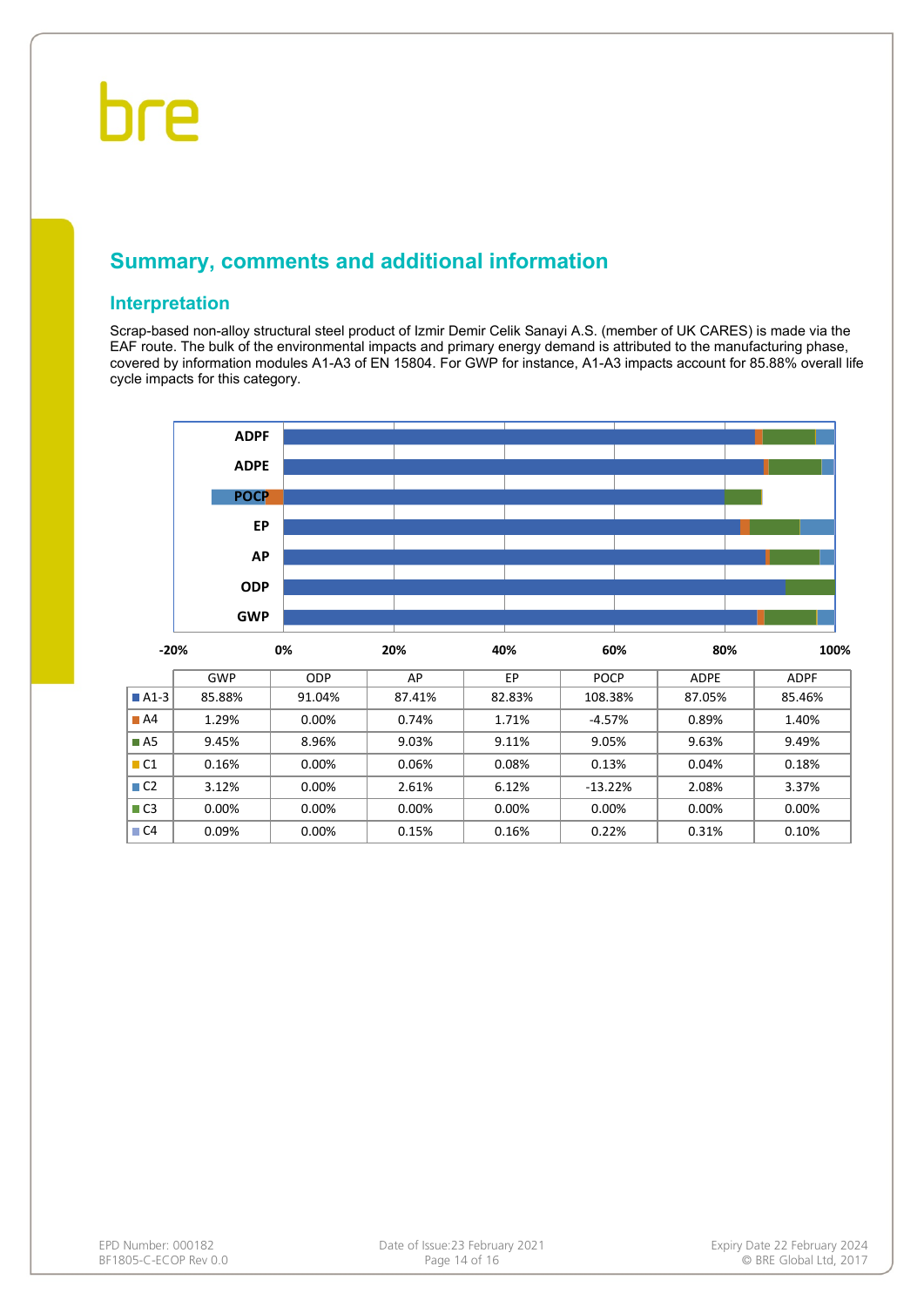### **References**

BRE Global. BRE Environmental Profiles 2013: Product Category Rules for Type III environmental product declaration of construction products to EN 15804:2012+A1:2013. PN 514. Watford, BRE, 2014.

BSI. Sustainability of construction works – Environmental product declarations – Core rules for the product category of construction products. BS EN 15804:2012+A1:2013. London, BSI, 2013.

BSI. Environmental labels and declarations – Type III Environmental declarations – Principles and procedures. BS EN ISO 14025:2010 (identical to ISO 14025:2006). London, BSI, 2010.

BSI. Environmental management – Life cycle assessment – Principles and framework. BS EN ISO 14040:2006. London, BSI, 2006.

BSI. Environmental management – Life cycle assessment – requirements and guidelines. BS EN ISO 14044:2006+A1:2018. London, BSI, 2018.

Demolition Energy Analysis of Office Building Structural Systems, Athena Sustainable Materials Institute, 1997.

thinkstep AG; GaBi 8: Software-System and Database for Life Cycle Engineering. Copyright, TM. Stuttgart, Echterdingen, 1992-2019.

GaBi 8: Documentation of GaBi 8: Software-System and Database for Life Cycle Engineering. Copyright, TM. Stuttgart, Echterdingen, 1992-2019.<http://www.gabi-software.com/international/databases/gabi-databases/>

International Energy Agency, Energy Statistics 2018. [http://www.iea.org](http://www.iea.org/)

Kreißig, J. und J. Kümmel (1999): Baustoff-Ökobilanzen. Wirkungsabschätzung und Auswertung in der Steine-Erden-Industrie. Hrsg. Bundesverband Baustoffe Steine + Erden e.V.

SteelConstruction.Info 2012: SteelConstruction.info; The recycling and reuse survey, 2012 [http://www.steelconstruction.info/The\\_recycling\\_and\\_reuse\\_survey](http://www.steelconstruction.info/The_recycling_and_reuse_survey)\_

The Concrete Society: Design Working Life. Retrieved from The Concrete Society Web Site: [http://www.concrete.org.uk/fingertips-](http://www.concrete.org.uk/fingertips-nuggets.asp?cmd=display&id=750)nuggets.asp?cmd=display&id=750

U.S. Geological Survey, Mineral Commodity Summaries, Iron and Steel Slag, January 2014

Sustainability of construction works – Environmental product declarations – Methodology for selection and use of generic data; German version PD CEN/TR 15941:2010. London, BIS, 2010.

London Metal Exchange, Steel Rebar Prices, January 2019.<https://www.lme.com/en-gb/metals/ferrous/>

REGULATION (EU) No 305/2011 OF THE EUROPEAN PARLIAMENT AND OF THE COUNCIL of 9 March 2011 laying down harmonised conditions for the marketing of construction products and repealing Council Directive 89/106/EEC.

CARES SCS (Sustainable Constructional Steel) Scheme. Appendix 5 - Operational assessment schedule for the sustainable production of structural steel products.

CARES CPR (Construction Products Regulation) Scheme - <http://www.ukcares.com/approved-companies> - Certificate number of conformance to EN10025-2 at the time of LCA study – 1244-CPR-1029

EN 10025-1:2004 - Hot Rolled Products of Structural Steels - Part 1: General Technical Delivery Conditions

| EPD Number: 000182    | Date of Issue:23 February 2021 | Expiry Date 22 February 2024 |
|-----------------------|--------------------------------|------------------------------|
| BF1805-C-ECOP Rev 0.0 | Page 15 of 16                  | © BRE Global Ltd. 2017       |